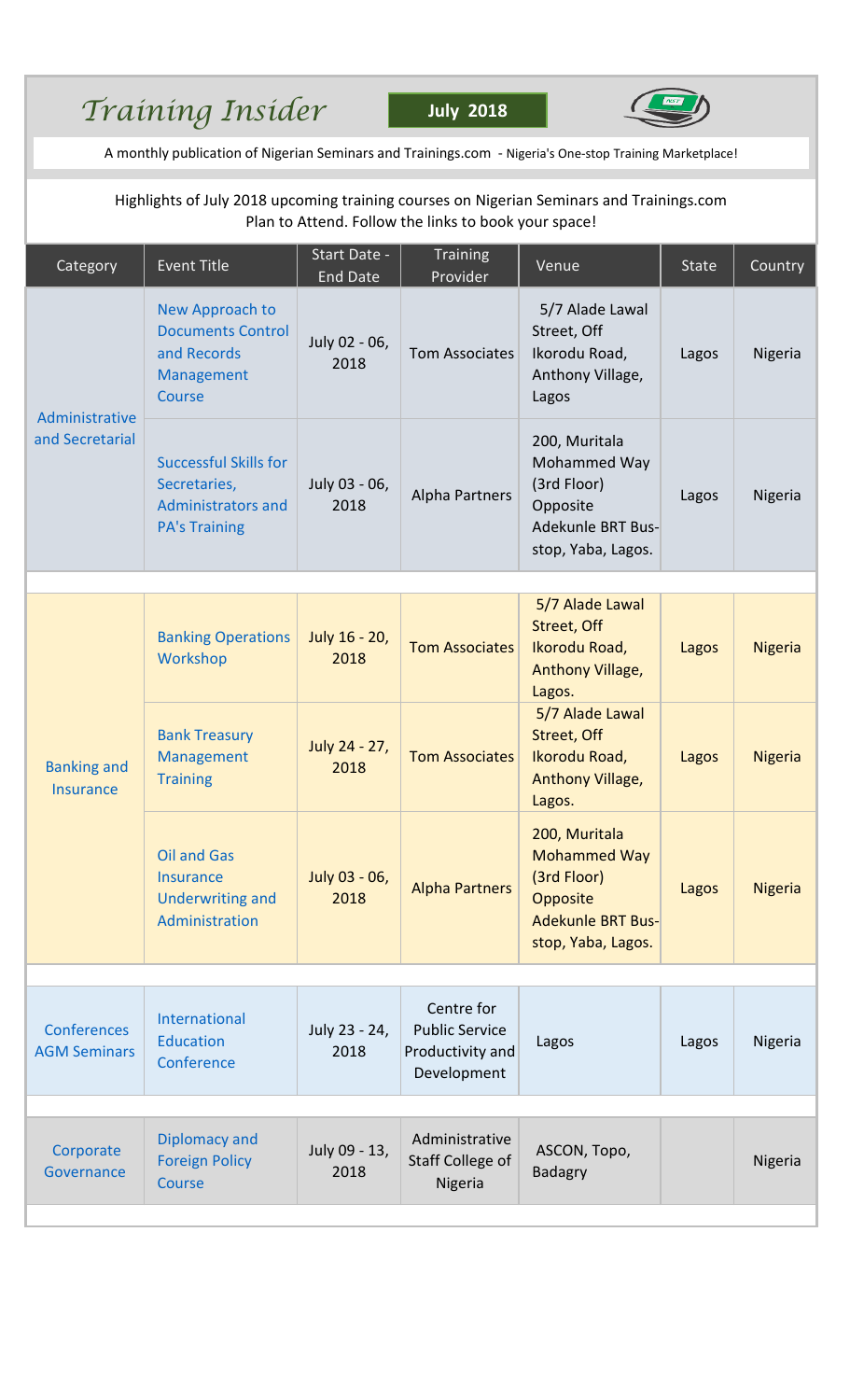| Corporate<br>Social<br>Responsibility<br>(CSR)       | <b>ISO 26000 Lead</b><br>Implementer -<br><b>Social Responsibility</b><br>Course                                               | July 09 - 13,<br>2018 | International<br>Network for<br>Corporate Social<br>Responsibility<br>(INCSR) | NECA House Ikeja                                                                                                  | Lagos | Nigeria                                  |
|------------------------------------------------------|--------------------------------------------------------------------------------------------------------------------------------|-----------------------|-------------------------------------------------------------------------------|-------------------------------------------------------------------------------------------------------------------|-------|------------------------------------------|
|                                                      |                                                                                                                                |                       |                                                                               |                                                                                                                   |       |                                          |
| <b>Customer</b>                                      | <b>Customer Care</b><br><b>Essentials Course</b>                                                                               | July 04 - 06,<br>2018 | <b>Tom Associates</b>                                                         | 5/7 Alade Lawal<br>Street, Off<br>Ikorodu Road,<br>Anthony Village,<br>Lagos                                      | Lagos | Nigeria                                  |
| Service and<br>Support                               | <b>Customer Service</b><br>Excellence: (The<br><b>Moment of Truth)</b>                                                         | July 02 - 03,<br>2018 | Human Capital<br>Associates                                                   | Lagos                                                                                                             |       | Nigeria                                  |
|                                                      | <b>Customer Service</b><br>Certification                                                                                       | July 24 - 26,<br>2018 | Newways<br>Consulting                                                         | Abuja                                                                                                             | Abuja | Nigeria                                  |
|                                                      |                                                                                                                                |                       |                                                                               |                                                                                                                   |       |                                          |
| <b>Engineering</b><br>and Technical<br><b>Skills</b> | Preventive<br>Maintenance<br>Course                                                                                            | July 02 - 04,<br>2018 | <b>Tom Associates</b>                                                         | 5/7 Alade Lawal<br>Street, Off<br>Ikorodu Road,<br><b>Anthony Village,</b><br>Lagos                               | Lagos | <b>Nigeria</b>                           |
|                                                      | <b>Electrical</b><br><b>Equipment and</b><br><b>Safety: Operation</b><br>Control,<br><b>Maintenance and</b><br>Troubleshooting | July 24 - 27,<br>2018 | <b>Alpha Partners</b>                                                         | 200, Muritala<br><b>Mohammed Way</b><br>(3rd Floor)<br>Opposite<br><b>Adekunle BRT Bus-</b><br>stop, Yaba, Lagos. | Lagos | <b>Nigeria</b>                           |
|                                                      | <b>Generators:</b><br>Operations,<br>Maintenance,<br><b>Control and</b><br>Troubleshooting                                     | July 17 - 20,<br>2018 | <b>Alpha Partners</b>                                                         | 200, Muritala<br><b>Mohammed Way</b><br>(3rd Floor)<br>Opposite<br><b>Adekunle BRT Bus-</b><br>stop, Yaba, Lagos. | Lagos | <b>Nigeria</b>                           |
|                                                      | Preventive<br>Maintenance<br>Course                                                                                            | July 02 - 04,<br>2018 | <b>Tom Associates</b>                                                         | 5/7 Alade Lawal<br>Street, off Ikorodu<br>Road, Anthony<br>Village, Lagos                                         | Lagos | <b>Nigeria</b>                           |
|                                                      | Implementing<br><b>Effective Preventive</b><br>and Predictive<br>Maintenance<br><b>Programmes</b>                              | July 01 - 05,<br>2018 | PetroKnowledge<br><b>Training</b>                                             | Dubai - UAE                                                                                                       |       | <b>United</b><br>Arab<br><b>Emirates</b> |
|                                                      |                                                                                                                                |                       |                                                                               |                                                                                                                   |       |                                          |
|                                                      | <b>Successful Business</b><br><b>Pitch Course</b>                                                                              | July 05 - 06,<br>2018 | <b>Tom Associates</b>                                                         | 5/7 Alade Lawal<br>Street, Off<br>Ikorodu Road,<br>Anthony Village,<br>Lagos                                      | Lagos | Nigeria                                  |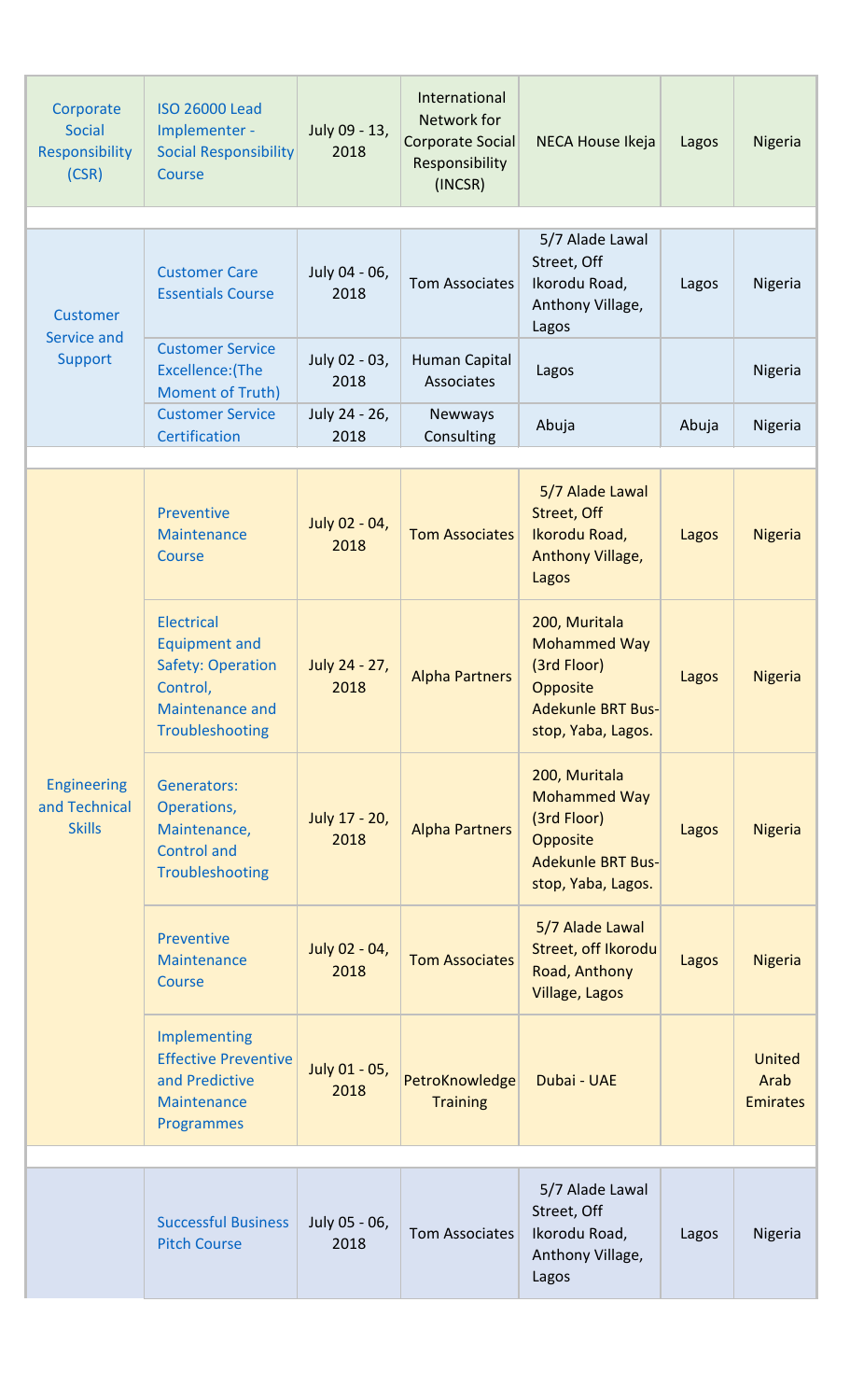|                                      | <b>Enterprise</b><br><b>Proficiency for</b><br><b>Small and Medium</b><br><b>Size Business</b><br><b>Owners</b>           | July 16 - 20,<br>2018 | <b>Tom Associates</b>                                | 5/7 Alade Lawal<br>Street, Off<br>Ikorodu Road,<br>Anthony Village,<br>Lagos                                                              | Lagos | Nigeria                    |
|--------------------------------------|---------------------------------------------------------------------------------------------------------------------------|-----------------------|------------------------------------------------------|-------------------------------------------------------------------------------------------------------------------------------------------|-------|----------------------------|
| Entrepreneurshi<br>p and Business    | Growing as an<br><b>Entrepreneur -</b><br><b>What Set Successful</b><br><b>Entrepreneurs</b><br>Apart                     | July 23-27,<br>2018   | <b>Tom Associates</b>                                | 5/7 Alade Lawal<br>Street, Off<br>Ikorodu Road,<br>Anthony Village,<br>Lagos.                                                             | Lagos | Nigeria                    |
| Development                          | <b>Business Acumen</b><br><b>Master Class:</b><br>Transformative<br>Learning of How<br>the Business Makes<br><b>Money</b> | July 25 - 27,<br>2018 | <b>Tom Associates</b>                                | 5/7 Alade Lawal<br>Street, Off<br>Ikorodu Road,<br>Anthony Village,<br>Lagos                                                              | Lagos | Nigeria                    |
|                                      | <b>Certified Business</b><br><b>Analysis</b><br><b>Professional Course</b>                                                | July 03 - 05,<br>2018 | JK Michaels<br>Consulting                            | Lagos                                                                                                                                     | Lagos | Nigeria                    |
|                                      | <b>Buisness Acumen</b><br><b>Master Class Course</b>                                                                      | July 25 - 27,<br>2018 | <b>Tom Associates</b>                                | 5/7 Alade Lawal<br>Street, off Ikorodu<br>Road, Anthony<br>Village, Lagos                                                                 | Lagos | Nigeria                    |
|                                      | Women in                                                                                                                  |                       |                                                      |                                                                                                                                           |       |                            |
| <b>Executive</b><br><b>Education</b> | Leadership:<br><b>Unleashing the</b><br>Power, Potential<br>and Positivity of<br>Women in the<br><b>Workplace Course</b>  | July 08 - 12,<br>2018 | <b>LEADWomen</b><br>Executive<br><b>Education UK</b> | Dubai                                                                                                                                     |       | United<br>Arab<br>Emirates |
|                                      |                                                                                                                           |                       |                                                      | 4, Akinpelu                                                                                                                               |       |                            |
|                                      | <b>Bank Accounting</b><br>Consolidation<br>under IFRS                                                                     | July 09 - 11,<br>2018 | <b>TSI Limited</b>                                   | Street, Lagos-<br><b>Ibadan Express</b><br>Road, Behind<br><b>Femak Petrol</b><br>Station, Ibafo Bus<br>stop, Ibafo, Ogun<br><b>State</b> | Lagos | Nigeria                    |
|                                      | <b>Financial Analysis</b><br>and Forecasting                                                                              | July 02-04,<br>2018   | Symantic<br>Consulting                               | 20 Harvey Road,<br>Sabo Yaba, Lagos,<br>Nigeria                                                                                           | Lagos | Nigeria                    |
|                                      | <b>Modeling for</b><br><b>Financial Reporting</b><br>and Analysis Course                                                  | July 02-04,<br>2018   | <b>Tom Associates</b>                                | 5/7 Alade Lawal<br>Street, Off<br>Ikorodu Road,<br>Anthony Village,<br>Lagos                                                              | Lagos | Nigeria                    |
|                                      | <b>Finance for Non-</b><br><b>Financial Managers</b>                                                                      | July 16 - 20,<br>2018 | Tom Associates                                       | 5/7 Alade Lawal<br>Street, Off<br>Ikorodu Road,<br>Anthony Village,<br>Lagos.                                                             | Lagos | Nigeria                    |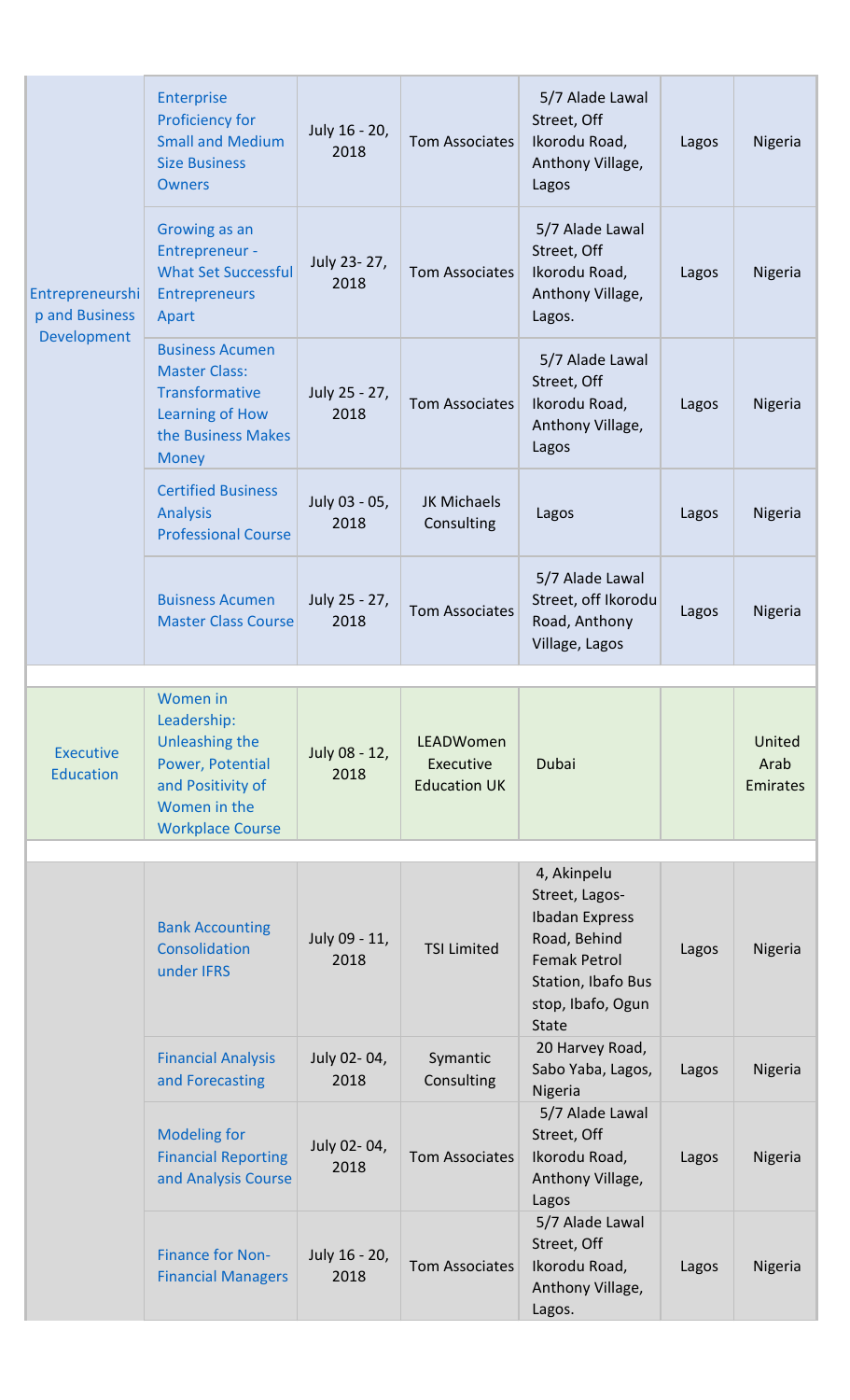|                                         | Debt Recovery and<br><b>Credit Management</b>                                                                                                                                        | July 18 - 20,<br>2018           | Tom Associates                                                       | 5/7 Alade Lawal<br>Street, Off<br>Ikorodu Road,<br>Anthony Village,<br>Lagos                        | Lagos | Nigeria           |
|-----------------------------------------|--------------------------------------------------------------------------------------------------------------------------------------------------------------------------------------|---------------------------------|----------------------------------------------------------------------|-----------------------------------------------------------------------------------------------------|-------|-------------------|
|                                         | <b>Cost Reduction and</b><br><b>Cost Control</b><br><b>Mechanisms</b>                                                                                                                | July 02-04,<br>2018             | <b>Core Trainers</b>                                                 | 20 Harvey Road,<br>Sabo Yaba, Lagos<br>State, Nigeria                                               | Lagos | Nigeria           |
| <b>Finance and</b><br><b>Accounting</b> | Forecasting the<br>Prices of Crude-Oil,<br><b>Natural-Gas and</b><br><b>Refined Products</b><br><b>Course: A Financial-</b><br><b>Economics</b><br>Approach to<br><b>Forecasting</b> | July 30 -<br>August 10,<br>2018 | <b>GLOMACS</b><br>Training and<br>Consultancy                        | London                                                                                              |       | United<br>Kingdom |
|                                         | <b>Best Practice in</b><br><b>Accounts Payable</b><br>and Accounts<br>Receivable                                                                                                     | July 24 - 27,<br>2018           | <b>Alpha Partners</b>                                                | 200, Muritala<br>Mohammed Way<br>(3rd Floor)<br>Opposite<br>Adekunle BRT Bus-<br>stop, Yaba, Lagos. | Lagos | Nigeria           |
|                                         | <b>Advanced Treasury</b><br>Management<br><b>Strategies</b><br>Workshop                                                                                                              | July 24 - 27,<br>2018           | Alpha Partners                                                       | 200, Muritala<br>Mohammed Way<br>(3rd Floor)<br>Opposite<br>Adekunle BRT Bus-<br>stop, Yaba, Lagos. | Lagos | Nigeria           |
|                                         | <b>Modelling for</b><br><b>Financial Reporting</b><br>and Analysis Course                                                                                                            | July 10 - 13,<br>2018           | <b>Tom Associates</b>                                                | 5/7 Alade Lawal<br>Street, off Ikorodu<br>Road, Anthony<br>Village, Lagos                           | Lagos | Nigeria           |
|                                         | <b>Financial Aspects of</b><br>the Sales and<br><b>Marketing Process:</b><br><b>Finance for Sales</b><br>and Marketing<br>Professionals                                              | July 25 - 27,<br>2018           | <b>Tom Associates</b>                                                | 5/7 Alade Lawal<br>Street, Off<br>Ikorodu Road,<br>Anthony Village,<br>Lagos                        | Lagos | Nigeria           |
|                                         |                                                                                                                                                                                      |                                 |                                                                      |                                                                                                     |       |                   |
|                                         | <b>Mastering and</b><br>Managing the<br><b>Corporate Planning</b><br><b>Function</b>                                                                                                 | July 18 - 20,<br>2018           | <b>Tom Associates</b>                                                | 5/7 Alade Lawal<br>Street, Off<br>Ikorodu Road,<br>Anthony Village,<br>Lagos                        | Lagos | <b>Nigeria</b>    |
|                                         | Advanced<br><b>Supervisory Skills</b><br>Course                                                                                                                                      | July 16 - 17,<br>2018           | <b>Impact Training</b><br>and<br>Management<br>Consulting<br>Limited | 10, Obokun<br>Street, Off Coker<br>Road, Ilupeju,<br>Lagos, Nigeria                                 | Lagos | Nigeria           |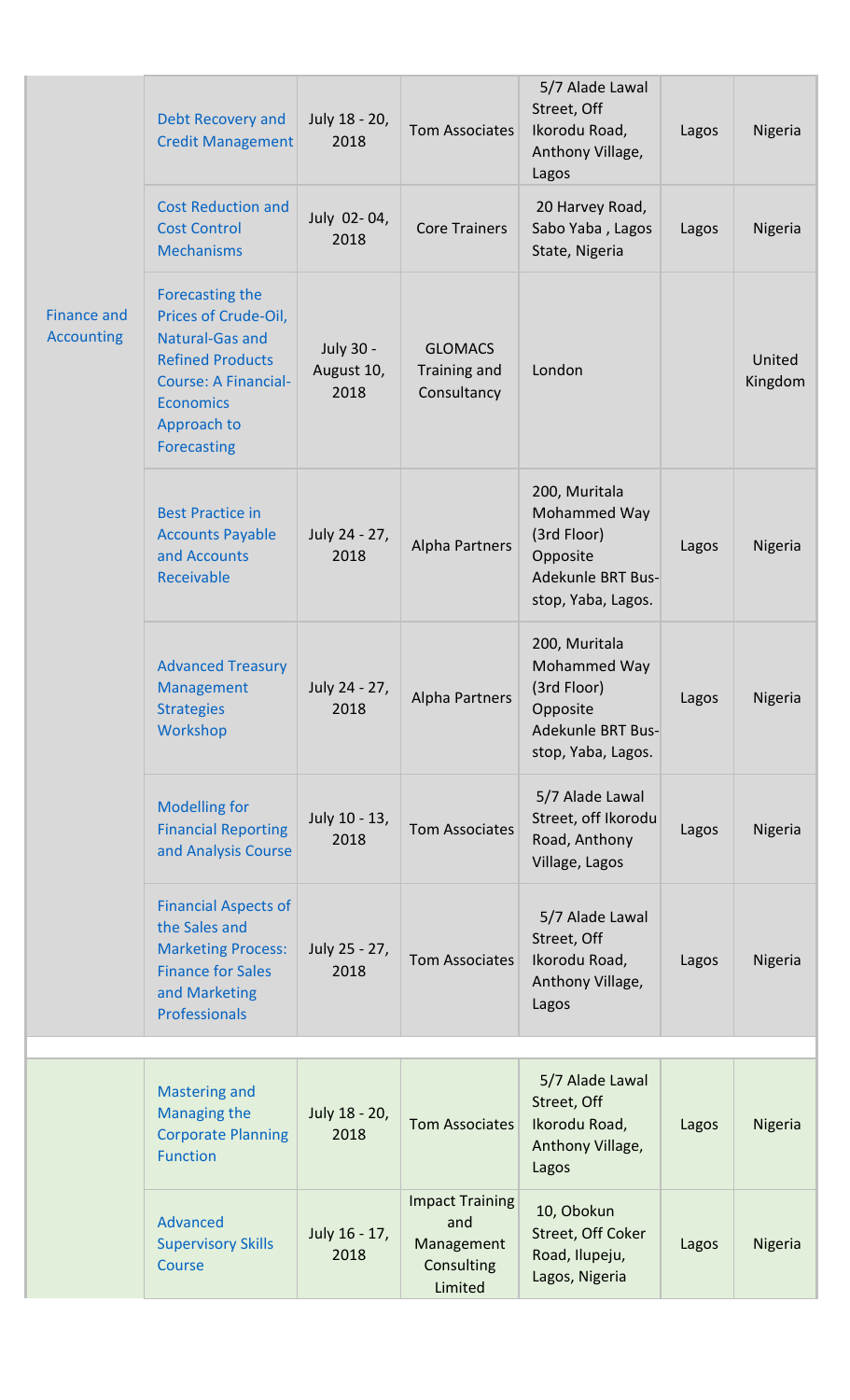| General<br>Management                         | <b>Discipline and</b><br><b>Disciplinary</b><br>Procedures in the<br><b>Workplace Course</b>                                                                | July 24- 27,<br>2018  | <b>Alpha Partners</b>                                   | 200, Muritala<br>Mohammed Way<br>(3rd Floor)<br>Opposite<br><b>Adekunle BRT Bus-</b><br>stop, Yaba, Lagos. | Lagos  | Nigeria        |
|-----------------------------------------------|-------------------------------------------------------------------------------------------------------------------------------------------------------------|-----------------------|---------------------------------------------------------|------------------------------------------------------------------------------------------------------------|--------|----------------|
|                                               | <b>Industrial Relations</b><br>and Personnel<br><b>Management Best</b><br><b>Practice Workshop</b>                                                          | July 17 - 20,<br>2018 | <b>Alpha Partners</b>                                   | 200, Muritala<br>Mohammed Way<br>(3rd Floor)<br>Opposite<br><b>Adekunle BRT Bus-</b><br>stop, Yaba, Lagos. | Lagos  | Nigeria        |
|                                               | <b>Emergency</b>                                                                                                                                            |                       | Administrative                                          |                                                                                                            |        |                |
|                                               | Management and<br><b>Relief Operations</b>                                                                                                                  | July 01 - 05,<br>2018 | <b>Staff College of</b><br>Nigeria                      | ASCON, Topo -<br><b>Badagry</b>                                                                            | Lagos  | Nigeria        |
| Health, Safety<br>and<br>Environment<br>(HSE) | ISO 45001:2018<br>Occupational<br><b>Health and Safety</b><br>Management<br><b>System Lead</b><br><b>Auditor Course</b>                                     | July 16 - 20,<br>2018 | <b>Tenol Alpha</b>                                      | Menage<br>Restaurant, 93,<br>Woji Road, GRA,<br>Port Harcourt                                              | Rivers | Nigeria        |
|                                               | Environmental<br><b>Impact Assessment</b><br>for Oil and Gas<br>Development<br><b>Projects Course</b>                                                       | July 02-06,<br>2018   | EuroMaTech<br>Training and<br>Management<br>Consultancy | Vienna                                                                                                     |        | Austria        |
|                                               | How to Set Key                                                                                                                                              |                       |                                                         |                                                                                                            |        |                |
|                                               | Performance<br><b>Indicators (KPI)</b><br><b>Course: For</b><br>Objective<br>Performance<br>Management                                                      | July 05 - 06,<br>2018 | <b>Tom Associates</b>                                   | 5/7 Alade Lawal<br>Street, Off<br>Ikorodu Road,<br><b>Anthony Village,</b><br>Lagos                        | Lagos  | <b>Nigeria</b> |
| Human<br><b>Resource</b><br>Management        | <b>Managing the</b><br>Learning and<br>Development<br><b>Function Course</b>                                                                                | July 16 - 20,<br>2018 | <b>Tom Associates</b>                                   | 5/7 Alade Lawal<br>Street, Off<br>Ikorodu Road,<br><b>Anthony Village,</b><br>Lagos                        | Lagos  | <b>Nigeria</b> |
|                                               | <b>Advancing</b><br>Performance<br>through Targets<br>Setting and<br>Appraisal<br>Processes:<br><b>Employee</b><br>Performance<br><b>Assurance Training</b> | July 17 - 20,<br>2018 | <b>Tom Associates</b>                                   | 5/7 Alade Lawal<br>Street, Off<br>Ikorodu Road,<br><b>Anthony Village,</b><br>Lagos                        | Lagos  | <b>Nigeria</b> |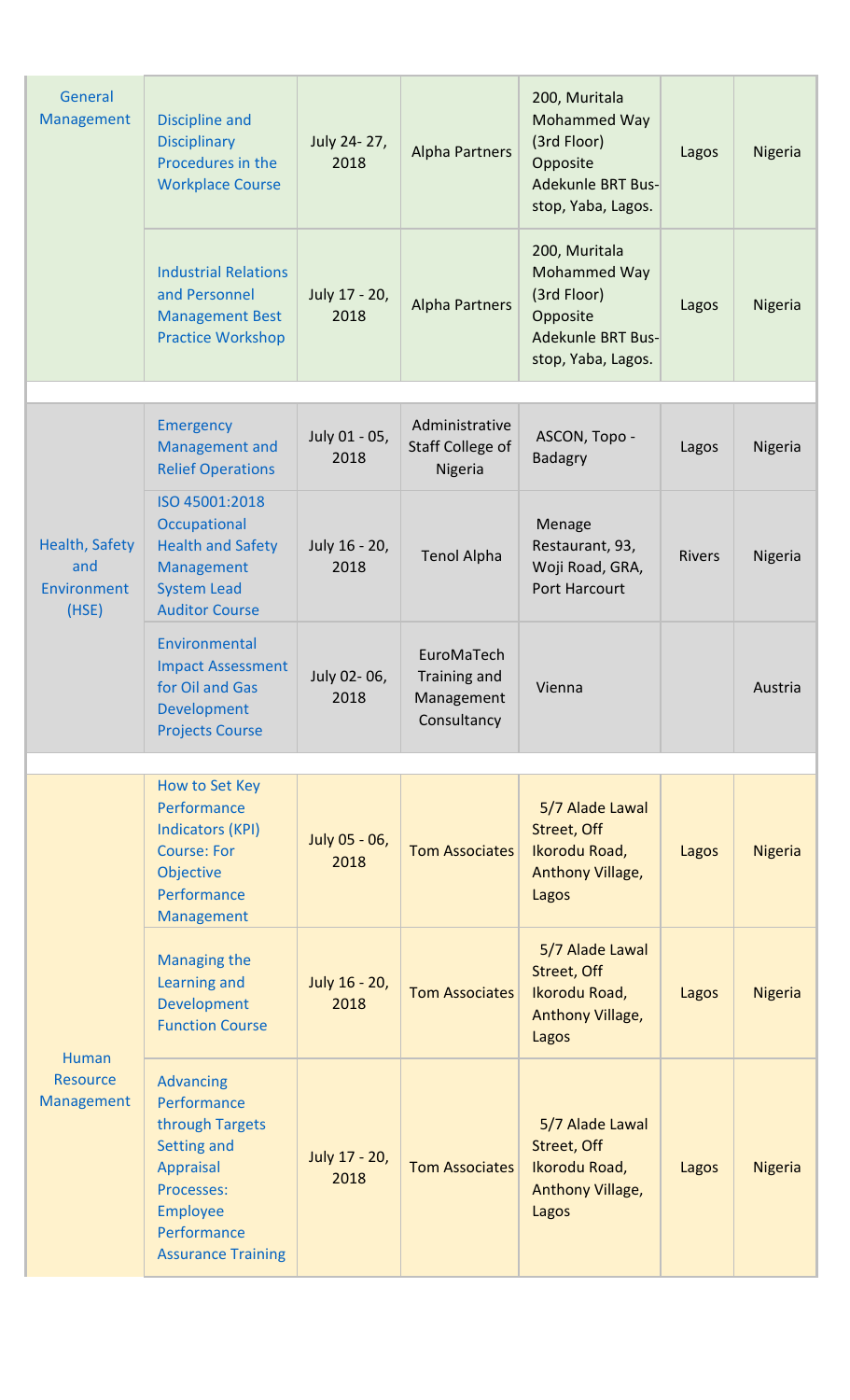|                                                            | <b>Human Resources</b><br>Performance<br><b>Metrics Course</b>                                                      | July 18 - 18,<br>2018 | <b>Impact Training</b><br>and<br><b>Management</b><br><b>Consulting</b><br>Limited | 10, Obokun<br><b>Street, Off Coker</b><br>Road, Ilupeju,<br>Lagos, Nigeria                                                   | Lagos | <b>Nigeria</b> |
|------------------------------------------------------------|---------------------------------------------------------------------------------------------------------------------|-----------------------|------------------------------------------------------------------------------------|------------------------------------------------------------------------------------------------------------------------------|-------|----------------|
|                                                            |                                                                                                                     |                       |                                                                                    |                                                                                                                              |       |                |
| <b>Information</b><br>and<br>Communication<br>s Technology | <b>Network and</b><br><b>Security</b><br><b>Fundamentals</b><br>Workshop                                            | July 10 - 13,<br>2018 | <b>Alpha Partners</b>                                                              | 200, Muritala<br>Mohammed Way<br>(3rd Floor)<br>Opposite<br><b>Adekunle BRT Bus-</b><br>stop, Yaba, Lagos.                   | Lagos | Nigeria        |
|                                                            | <b>Computer Forensic</b><br>and Security<br>Management<br>techniques for IT<br>Professionals<br>Seminar             | July 10 - 13,<br>2018 | <b>Alpha Partners</b>                                                              | 200, Muritala<br>Mohammed Way<br>(3rd Floor)<br>Opposite<br><b>Adekunle BRT Bus-</b><br>stop, Yaba, Lagos.                   | Lagos | Nigeria        |
|                                                            | <b>Big Data Analysis</b><br>and Dashboards<br>with Microsoft<br><b>Excel for Business</b><br><b>Analysis Course</b> | July 04 - 06,<br>2018 | <b>Tom Associates</b>                                                              | 5/7 Alade Lawal<br>Street, off Ikorodu<br>Road, Anthony<br>Village, Lagos                                                    | Lagos | Nigeria        |
|                                                            |                                                                                                                     |                       |                                                                                    | 4, Akinpelu                                                                                                                  |       |                |
| <b>Internal Audit</b><br>and Fraud                         | <b>Forensic Accounting</b><br>Professional<br><b>Certification Course</b>                                           | July 09 - 13,<br>2018 | <b>TSI Limited</b>                                                                 | Street, Behind<br>Femak Petrol<br>Station, Ibafo Bus<br>stop, Lagos-<br><b>Ibadan Express</b><br>Road, Ibafo, Ogun<br>State. | Ogun  | Nigeria        |
|                                                            | <b>Fraud Investigation</b><br><b>Tools And</b><br><b>Techniques Course</b>                                          | July 24 - 27,<br>2018 | <b>Alpha Partners</b>                                                              | 200, Muritala<br>Mohammed Way<br>(3rd Floor)<br>Opposite<br><b>Adekunle BRT Bus-</b><br>stop, Yaba, Lagos.                   | Lagos | Nigeria        |
|                                                            | <b>Advanced Fraud</b><br>Detection,<br><b>Prevention and</b><br><b>Control Workshop</b>                             | July 16 - 18,<br>2018 | Fontini<br><b>Consulting Ltd</b>                                                   | New Laps Hotel-<br>Plot 364 Obafemi<br>Awolowo Way<br>Jabi, Abuja                                                            | Abuja | Nigeria        |
|                                                            | <b>Report Writing For</b><br>the Internal Auditor<br>Workshop                                                       | July 24 - 27,<br>2018 | <b>Alpha Partners</b>                                                              | 200, Muritala<br>Mohammed Way<br>(3rd Floor)<br>Opposite<br><b>Adekunle BRT Bus-</b><br>stop, Yaba, Lagos.                   | Lagos | Nigeria        |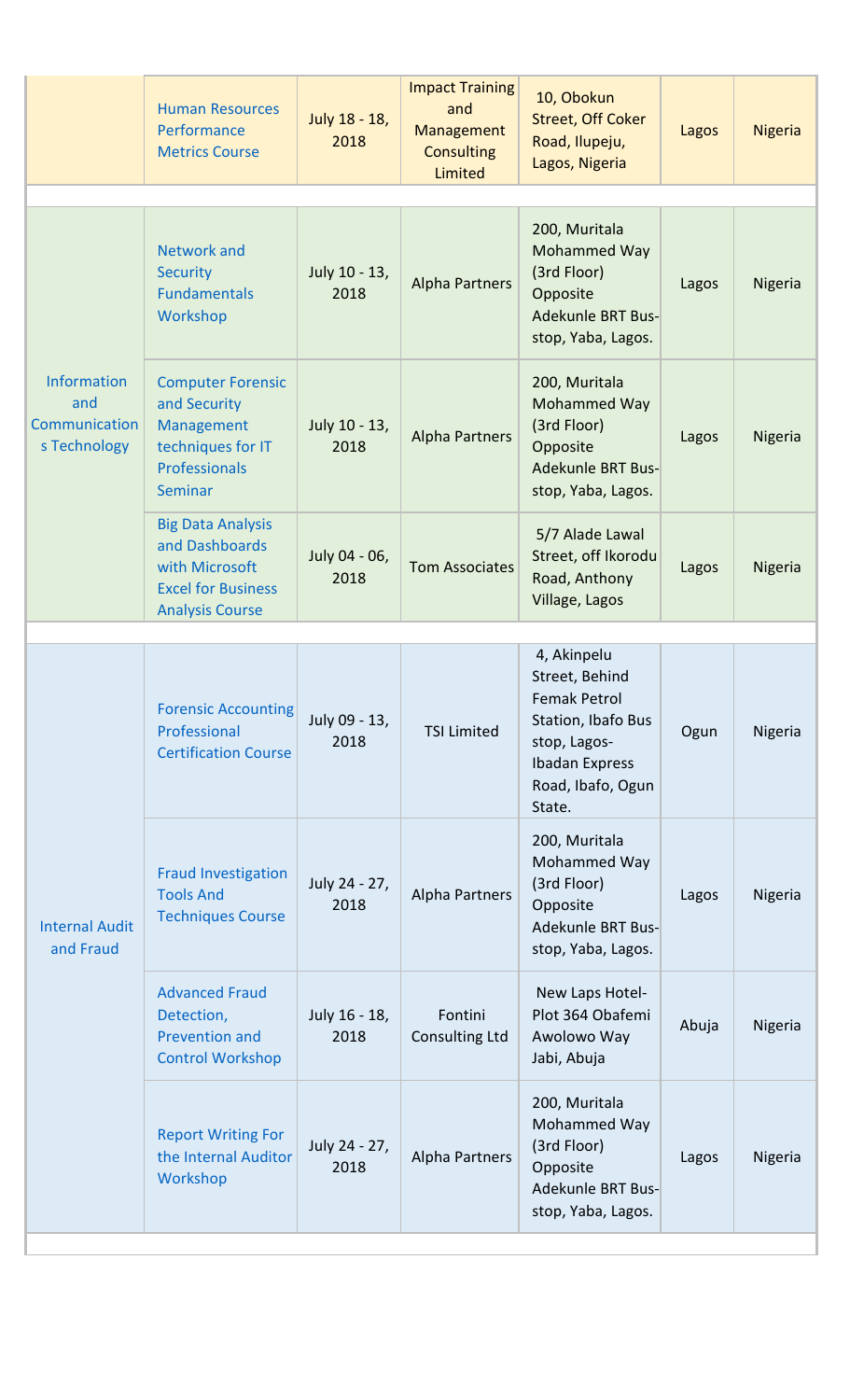| Leadership and<br><b>Self</b>                      | The Leadership<br><b>Domain Course:</b><br><b>New Global Trends</b>        | July 03 - 06,<br>2018 | <b>Tom Associates</b>                                                       | 5/7 Alade Lawal<br>Street, Off<br>Ikorodu Road,<br>Anthony Village,<br>Lagos                                      | Lagos | Nigeria        |
|----------------------------------------------------|----------------------------------------------------------------------------|-----------------------|-----------------------------------------------------------------------------|-------------------------------------------------------------------------------------------------------------------|-------|----------------|
|                                                    | Leading with<br><b>Emotional</b><br>Intelligence                           | July 25 - 27,<br>2018 | <b>Tom Associates</b>                                                       | 5/7 Alade Lawal<br>Street, Off<br>Ikorodu Road,<br>Anthony Village,<br>Lagos                                      | Lagos | Nigeria        |
| Development                                        | <b>Delivering Results</b><br>through Teams                                 | July 25 - 27,<br>2018 | <b>Tom Associates</b>                                                       | 5/7 Alade Lawal<br>Street, Off<br>Ikorodu Road,<br>Anthony Village,<br>Lagos                                      | Lagos | Nigeria        |
|                                                    | <b>Creative Problem</b><br>Solving and<br><b>Decision Making</b><br>Course | July 19 - 20,<br>2018 | <b>Impact Training</b><br>and<br>Management<br>Consulting<br>Limited        | 10, Obokun<br>Street, Off Coker<br>Road, Ilupeju,<br>Lagos. Nigeria                                               | Lagos | Nigeria        |
|                                                    |                                                                            |                       |                                                                             |                                                                                                                   |       |                |
| Legal and<br>Legislative                           | Legal Aspects of<br><b>Debt Collections</b><br>Workshop                    | July 10 - 13,<br>2018 | <b>Alpha Partners</b>                                                       | 200, Muritala<br>Mohammed Way<br>(3rd Floor)<br>Opposite<br><b>Adekunle BRT Bus-</b><br>stop, Yaba, Lagos.        | Lagos | Nigeria        |
|                                                    |                                                                            |                       |                                                                             |                                                                                                                   |       |                |
|                                                    | <b>Logistics and Supply</b><br><b>Chain Management</b><br>Course           | July 09 - 11,<br>2018 | <b>Impact Training</b><br>and<br>Management<br><b>Consulting</b><br>Limited | 10, Obokun<br><b>Street, Off Coker</b><br>Road, Ilupeju,<br>Lagos, Nigeria                                        | Lagos | <b>Nigeria</b> |
|                                                    | <b>Logistics and Supply</b><br><b>Chain Management</b><br>Course           | July 23 - 24,<br>2018 | <b>Allied</b><br>Educational<br>Resources Ltd.                              | 45, Lagos Street<br>5th Floor, Ebute<br><b>Metta</b>                                                              | Lagos | <b>Nigeria</b> |
|                                                    | <b>Advanced Strategic</b><br>Warehousing<br>Course                         | July 18 - 20,<br>2018 | <b>Tom Associates</b>                                                       | 5/7 Alade Lawal<br>Street, Off<br>Ikorodu Road,<br>Anthony Village,<br>Lagos                                      | Lagos | <b>Nigeria</b> |
| Logistics and<br><b>Supply Chain</b><br>Management | <b>Stock Taking Skills</b><br>and Stock Valuation<br>Workshop              | July 24 - 27,<br>2018 | <b>Alpha Partners</b>                                                       | 200, Muritala<br><b>Mohammed Way</b><br>(3rd Floor)<br>Opposite<br><b>Adekunle BRT Bus-</b><br>stop, Yaba, Lagos. | Lagos | <b>Nigeria</b> |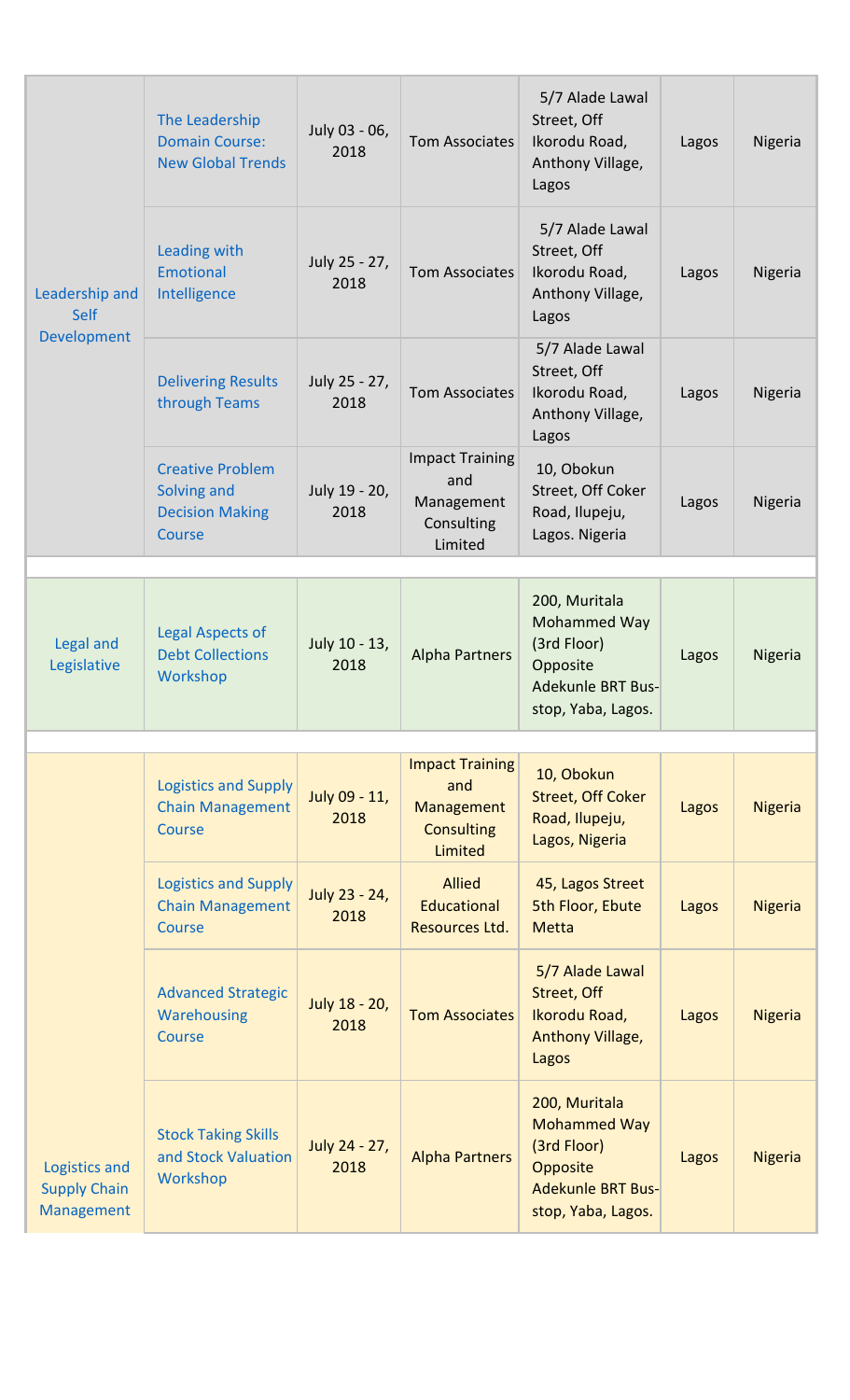|                                             | <b>Stores Procedures,</b><br><b>Regulations and</b><br><b>Practices</b>                                             | July 17 - 20,<br>2018          | <b>Alpha Partners</b>                                                     | 200, Muritala<br><b>Mohammed Way</b><br>(3rd Floor)<br>Opposite<br><b>Adekunle BRT Bus-</b><br>stop, Yaba, Lagos. | Lagos | <b>Nigeria</b> |
|---------------------------------------------|---------------------------------------------------------------------------------------------------------------------|--------------------------------|---------------------------------------------------------------------------|-------------------------------------------------------------------------------------------------------------------|-------|----------------|
|                                             | <b>Supply Chain and</b><br>Logistic<br>Management<br>Course                                                         | July 17 - 20,<br>2018          | <b>Tom Associates</b>                                                     | 5/7 Alade Lawal<br>Street, off Ikorodu<br>Road, Anthony<br>Village, Lagos                                         | Lagos | <b>Nigeria</b> |
|                                             | <b>Stores Keeping and</b><br>Inventory<br>Management<br>Course                                                      | July 11-13,<br>2018            | <b>Tom Associates</b>                                                     | 5/7 Alade Lawal<br>Street, Off<br>Ikorodu Road,<br>Anthony Village,<br>Lagos                                      | Lagos | <b>Nigeria</b> |
|                                             |                                                                                                                     |                                |                                                                           |                                                                                                                   |       |                |
|                                             | <b>Marketing</b><br><b>Fundamentals and</b><br><b>Practice Course</b>                                               | July 03 - 05,<br>2018          | Newways<br>Consulting                                                     | <b>ABUJA</b>                                                                                                      | Abuja | Nigeria        |
| Marketing and<br><b>Sales</b><br>Management | Complete<br><b>Salesperson Course:</b><br><b>The Seven Traits</b>                                                   | July 09 - 13,<br>2018          | <b>Tom Associates</b>                                                     | 5/7 Alade Lawal<br>Street, Off<br>Ikorodu Road,<br>Anthony Village,<br>Lagos                                      | Lagos | Nigeria        |
|                                             | <b>Prosperous Retail</b><br><b>Business: The</b><br><b>Essential</b><br>Salesmanship and<br><b>Customer Service</b> | July 25 - 27,<br>2018          | <b>Tom Associates</b>                                                     | 5/7 Alade Lawal<br>Street, Off<br>Ikorodu Road,<br>Anthony Village,<br>Lagos                                      | Lagos | Nigeria        |
|                                             |                                                                                                                     |                                |                                                                           |                                                                                                                   |       |                |
| Media and<br>Communication                  | Smarter<br><b>Presentation and</b><br><b>Persuasive Public</b><br><b>Speaking Skills</b>                            | July 18 - 20,<br>2018          | <b>Tom Associates</b>                                                     | 5/7 Alade Lawal<br>Street, Off<br>Ikorodu Road,<br>Anthony Village,<br>Lagos                                      | Lagos | Nigeria        |
|                                             | Accelerated<br>Certification<br><b>Training in Public</b><br><b>Relations</b>                                       | July 08-<br>August 03,<br>2018 | Ogudoro<br>Leadership<br><b>Trainers and</b><br>Management<br>Consultants | 4, Talabi Street,<br>Off Adeniyi Jones<br>Avenue, Ikeja,<br>Lagos                                                 | Lagos | Nigeria        |
|                                             | <b>Quality Proposal</b><br>and Report Writing<br>and Crucial<br><b>Communications</b><br>Course                     | July 04 - 06,<br>2018          | <b>Tom Associates</b>                                                     | 5/7 Alade Lawal<br>Street, Off<br>Ikorodu Road,<br>Anthony Village,<br>Lagos                                      | Lagos | Nigeria        |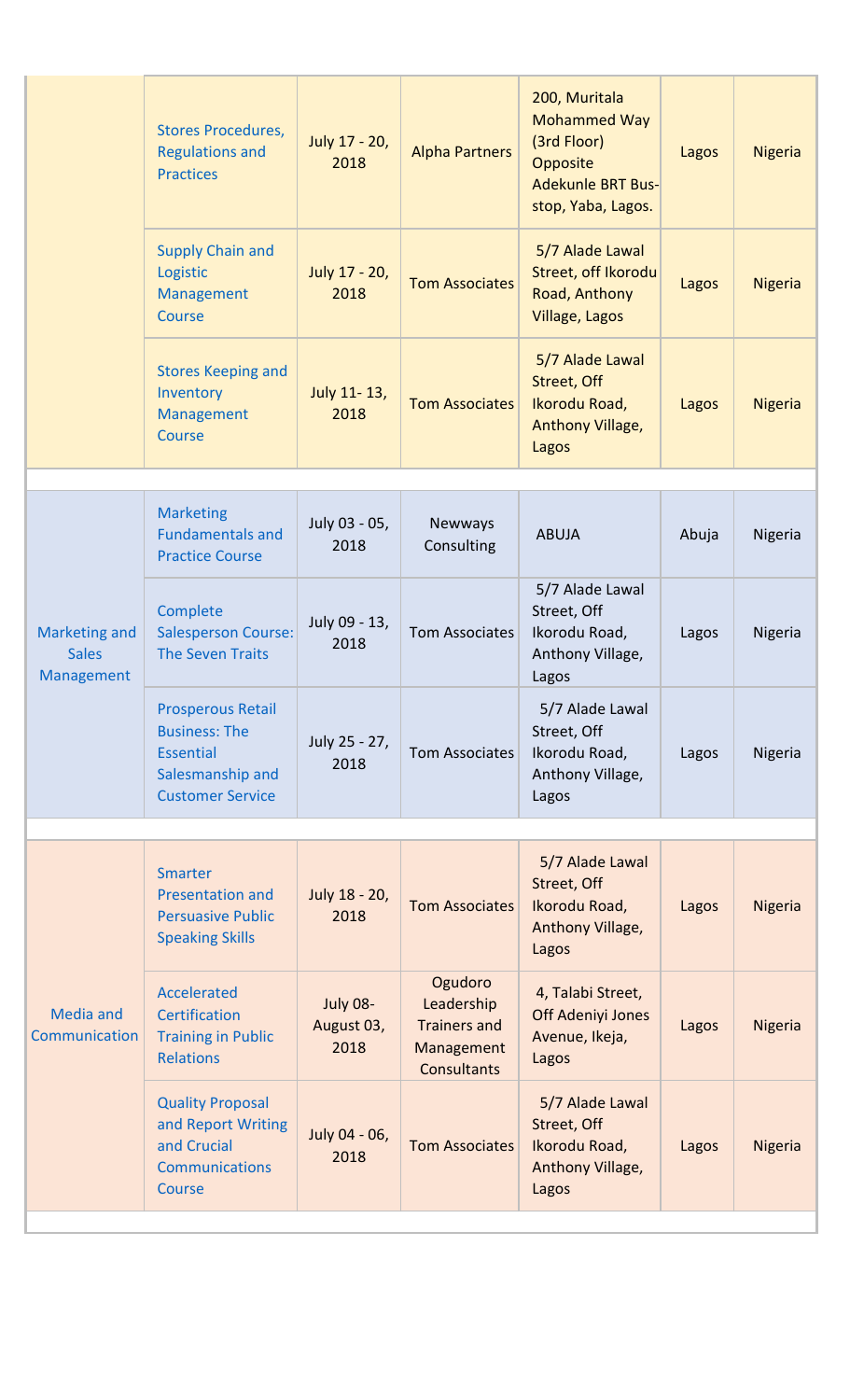| <b>Operations</b><br>Management                       | <b>SMEs Combating</b><br><b>Production and</b><br><b>Service Wastages</b><br>Course                            | July 11-13,<br>2018             | <b>Tom Associates</b>                                                       | 5/7 Alade Lawal<br>Street, Off<br>Ikorodu Road,<br>Anthony Village,<br>Lagos  | Lagos | Nigeria                                 |
|-------------------------------------------------------|----------------------------------------------------------------------------------------------------------------|---------------------------------|-----------------------------------------------------------------------------|-------------------------------------------------------------------------------|-------|-----------------------------------------|
| <b>Pre-Retirement</b><br>and New<br><b>Beginnings</b> | <b>Pre-Retirement</b><br><b>Course: Preparing</b><br>to Manage a New<br><b>Beginning</b>                       | July 10 - 13,<br>2018           | <b>Tom Associates</b>                                                       | 5/7 Alade Lawal<br>Street, Off<br>Ikorodu Road,<br>Anthony Village,<br>Lagos  | Lagos | Nigeria                                 |
| Project                                               | Project<br>Management<br>Professional<br><b>Training</b>                                                       | July 07 - 21,<br>2018           | <b>JK Michaels</b><br><b>Consulting</b>                                     | Lagos                                                                         | Lagos | <b>Nigeria</b>                          |
| Management                                            | <b>Senior International</b><br><b>Project Manager</b><br>Course                                                | July 09 - 12,<br>2018           | <b>LEORON</b><br>Professional<br><b>Development</b><br>Institute            | Istanbul                                                                      |       | <b>Turkey</b>                           |
|                                                       |                                                                                                                |                                 |                                                                             |                                                                               |       |                                         |
| <b>Public</b><br>Administration                       | Management of the<br>Contemporary<br><b>Public Sector</b><br><b>Training: The</b><br><b>Pressure to Change</b> | July 02 -06,<br>2018            | <b>Tom Associates</b>                                                       | 5/7 Alade Lawal<br>Street, Off<br>Ikorodu Road,<br>Anthony Village,<br>Lagos  | Lagos | <b>Nigeria</b>                          |
|                                                       | Multi-Year<br><b>Budgeting for Public</b><br><b>Sector Officers</b><br>Course                                  | July 09 - 13,<br>2018           | <b>Tom Associates</b>                                                       | 5/7 Alade Lawal<br>Street, Off<br>Ikorodu Road,<br>Anthony Village,<br>Lagos. | Lagos | Nigeria                                 |
|                                                       | <b>Public Sector</b><br><b>Service</b><br>Transformation<br>Course                                             | July 06 - 10,<br>2018           | <b>Tom Associates</b>                                                       | 5/7 Alade Lawal<br>Street, off Ikorodu<br>Road, Anthony<br>Village, Lagos     | Lagos | <b>Nigeria</b>                          |
|                                                       |                                                                                                                |                                 |                                                                             |                                                                               |       |                                         |
| <b>Real Estate</b><br>Management                      | <b>Facility</b><br>Management<br>Course                                                                        | July 18 - 20,<br>2018           | <b>Impact Training</b><br>and<br>Management<br><b>Consulting</b><br>Limited | 10, Obokun<br><b>Street, Off Coker</b><br>Road, Ilupeju,<br>Lagos, Nigeria    | Lagos | <b>Nigeria</b>                          |
|                                                       |                                                                                                                |                                 |                                                                             |                                                                               |       |                                         |
| <b>Strategic</b><br>Management                        | <b>Strategic Planning</b><br><b>Specialist Course</b><br>(The Art of Strategic<br>Management)                  | July 30 -<br>August 03,<br>2018 | EuroMaTech<br>Training and<br>Management<br>Consultancy                     | Orlando                                                                       |       | United<br>States of<br>America<br>(USA) |
|                                                       |                                                                                                                |                                 |                                                                             |                                                                               |       |                                         |
| Women and<br><b>Gender Issues</b>                     | The Effective<br><b>Female Leader</b>                                                                          | July 16 - 20,<br>2018           | Reenel<br>Associates                                                        | Dubai                                                                         |       | United<br>Arab<br><b>Emirates</b>       |